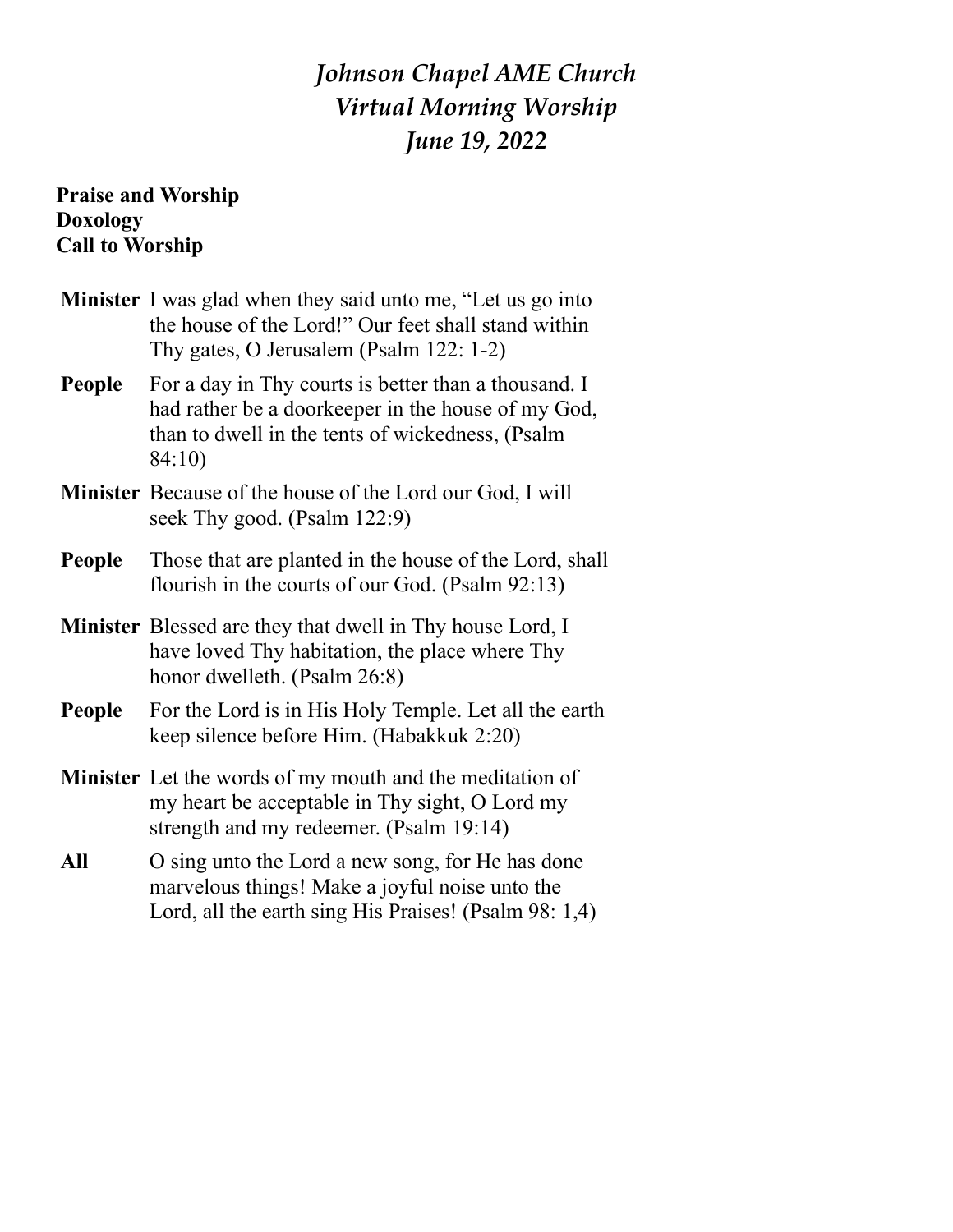## **Opening Hymn To God Be the Glory (#21)**

To God be the glory, great things He has done; So loved He the world that He gave us His Son, Who yielded His life an atonement for sin, And opened the life-gate that all may go in.

Refrain:

Praise the Lord, praise the Lord; let the earth hear His voice! Praise the Lord, praise the Lord; let the people rejoice! O come to the Father through Jesus the Son, And give him the glory; great things He has done.

O perfect redemption, the purchase of blood, To every believer the promise of God; The vilest offender who truly believes, That moment from Jesus a pardon receives. [Refrain]

Great things He has taught us, great things He has done, And great our rejoicing through Jesus the Son; But purer and higher and greater will be Our wonder, our transport, when Jesus we see. [Refrain]

**Prayer** Reverend Jacqueline Thompson

#### **Selection**

Old Testament Proverbs 17:1-6 New Testament Ephesians 6:1-4

**Scripture** Sister Kara Howard

*From all that dwells below the skies, let Thy creator's praise arise. Let the Redeemer's name be sung through every land, by every tongue.*

#### **The Summary of the Decalogue** Reverend Jacqueline Thompson

Hear what Christ our Savior saith, Thou shall love the Lord thy God with all thy heart, and

with all thy soul, and with all thy mind. This is the first and great commandment. And the second is like unto it. Thou shall love thy neighbor as thyself. On these two commandments hang all the law and the prophets.

#### *Glory be to the Father and to the Son and to the Holy Ghost. As it was in the beginning; is now and ever shall be, world without end. Amen, Amen.*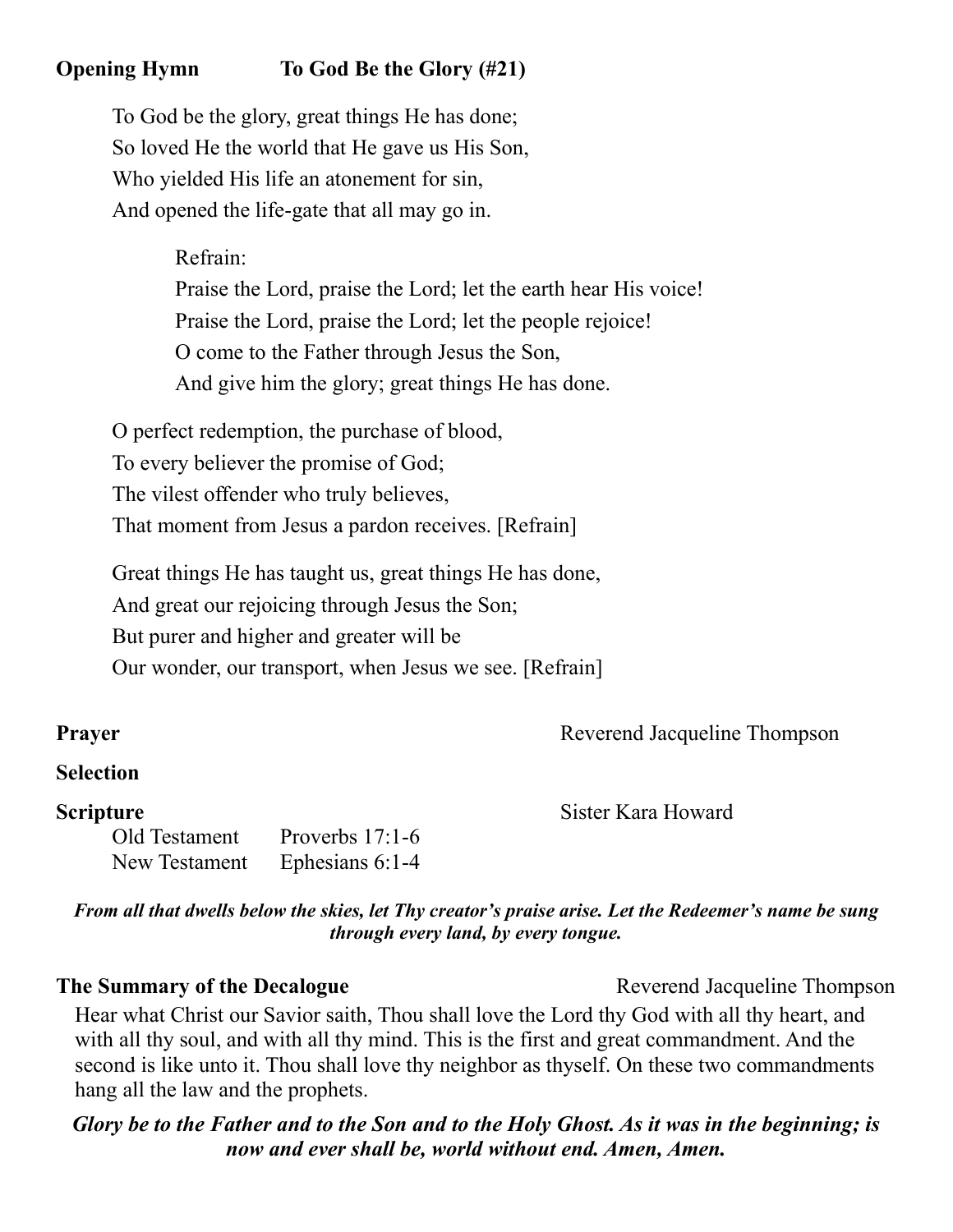**Offering** 





**Johnson Chapel AME Church**

**Mail: Johnson Chapel A.M.E. Church P.O. Box 3715 Santa Ana, CA 92703**

Sermonic Selection

Sermon - Reverend Rodghl Stewart

Invitation

Doxology

Benediction

|                                    | <b>June 2022</b> |         |
|------------------------------------|------------------|---------|
| Father's Day                       | 6/19/2022        |         |
| <b>Zoom Finance Meeting</b>        | 6/21/2022        | 7:00pm  |
| <b>Zoom Official Board Meeting</b> | 6/25/2022        | 10:00am |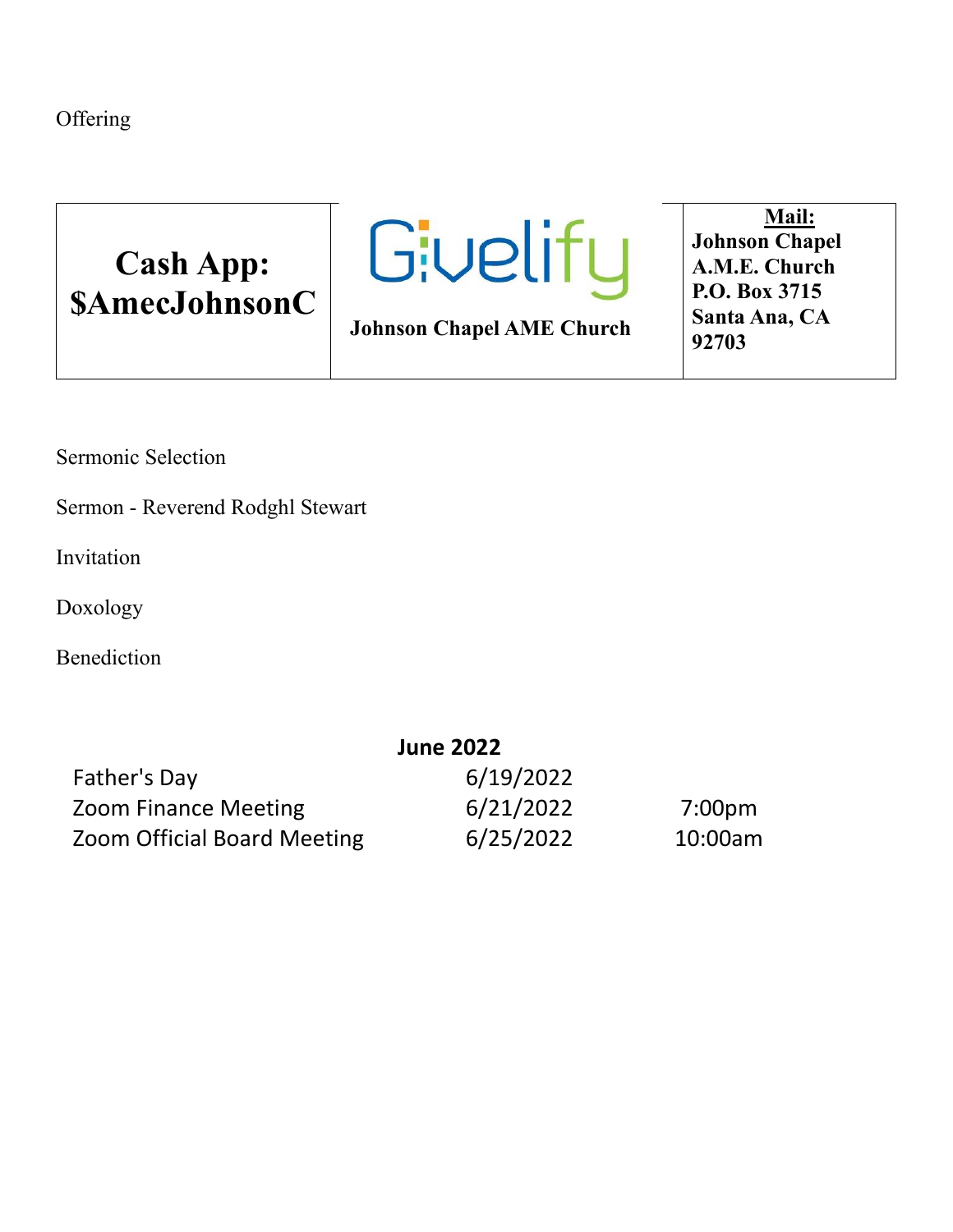# **COVID PSA**



#### Know the symptoms of COVID-19, which can include the following:



Symptoms can range from mild to severe illness, and appear 2-14 days after you are exposed to the virus that causes COVID-19.

#### Seek medical care immediately if someone has **Emergency Warning Signs of COVID-19**

· Trouble breathing

- · Inability to wake or stay awake
- · Persistent pain or pressure in the chest
- 
- 
- Pale, gray, or blue-colored skin, lips, or nail
- New confusion
- beds, depending on skin tone

This list is not all possible symptoms. Please call your healthcare provider for any other symptoms that are severe or concerning to you.



www.TheGREENFoundation.net

**Centers for Disease Control and Prevention<br>National Center for Emerging and<br>Zoonotic Infectious Diseases** 

cdc.gov/coronavirus

curries.

"A collaboration in Action" ™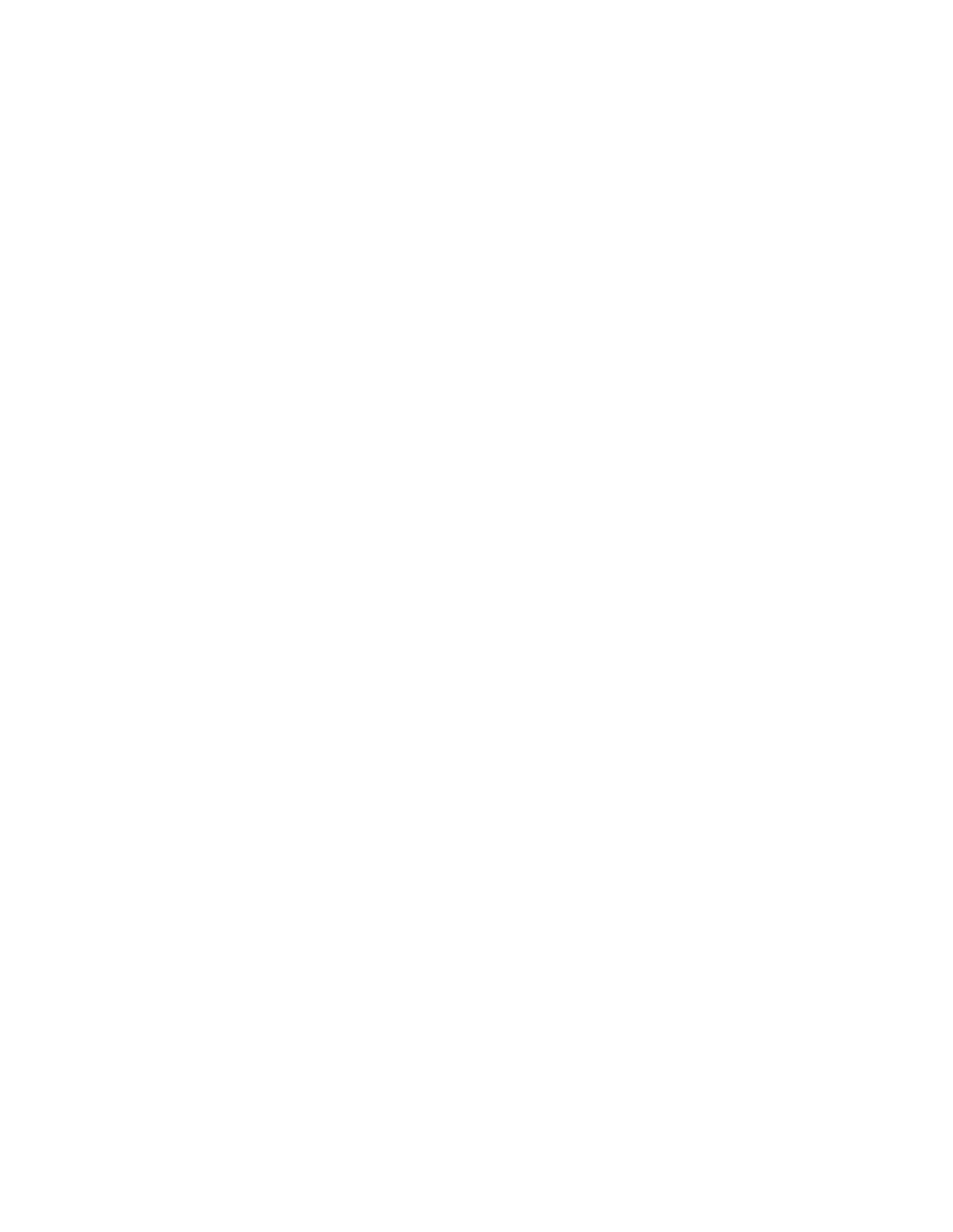#### *Prayer List*

Sis. Daisy Handy Bro. Lloyd Handy Sis. Cheryl Gordon Bro. Bobby Kendrick Sis. Sandra Toliver Bro. Leo Middleton Bro. Rian Tandy Bro. & Sis. Addison and Edith Kennon Bro. Tim Johnson Sister Baldwin's sister Sis. Destiny Parks

Bro. Jamie Cooks (Mary Engram's son) Bro. Evan D Davis deployment (Sis. Jackie Delaine's Grandson) Camden Johnson (Sis. Baldwin's grandson) Sis. Julie Bennett Sis. Irene Baker Bro. James Stapleton Bro. Tyrone Bell (Sis. Ealy-O'Neal's brother) Bro. Ahmad Bro. David Parks, Sr. Bro. David Parks Jr.

# *Sick and Shut-in*

Sis. Janice Simpson Sis. Isabel Osterberg Sis. Teressa Stewart Sis. Regina Dickerson Sis. Edith Rodgers Sis. Nellie Berry Sis. Alta Manning

Sis. Julie Bennett Sis. Brauni Cudjo Sis. Deloris Best Sis. Candida D-Haro-Vellz Sis. Joni Chapin Sis. Margaret Ware

# *Condolences*

Amara Davis (The Alaman Family) Presiding Elder (Retired) Ellis Casson (The Howard Family)

#### *COVID-19*

Praise God, no new reports!

#### *Praise Report*

Thank You God for our blessings this week!

## *Additions this Week*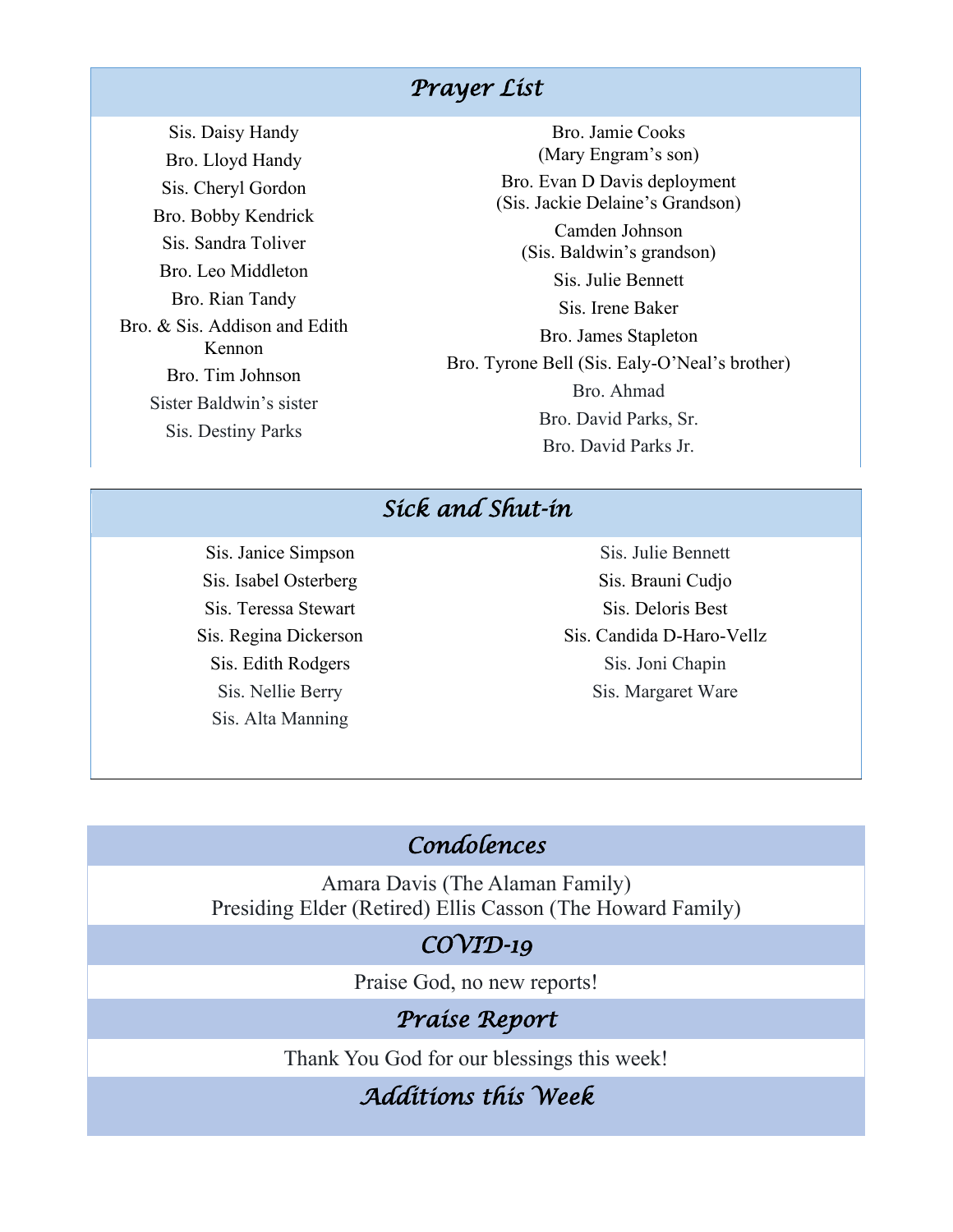| <b>June Birthdays</b>            |                         |  |
|----------------------------------|-------------------------|--|
| * Margaret Ware                  | $\overline{2}$          |  |
| * Margaret Alaman                | $\overline{\mathbf{4}}$ |  |
| ☆ Esther Baldwin                 | 9                       |  |
| <b><i>A</i></b> Isabel Osterberg | 10                      |  |
| ☆ Zena Tandy                     | 13                      |  |
| ☆ Delores Napier                 | 16                      |  |
| * Rev. Rodghl Stewart            | 19                      |  |
| ☆ Lou Chapin                     | 21                      |  |
| ☆ Nathan Praxedis                | 22                      |  |
| * Tyrone Perry                   | 23                      |  |
| <b><i>A</i></b> Jackie Delaine   | 24                      |  |
| ☆ Rick Russell                   | 28                      |  |
|                                  |                         |  |
| Gelebra                          |                         |  |
|                                  |                         |  |

25

# **June Anniversaries**

- Roosevelt & Dolores O'Neal  $\overline{5}$
- Tyrone & Victoria Perry 16
- Rev. Rodghl & Teresa Stewart 20
- **v** Leo & Sharon Middleton